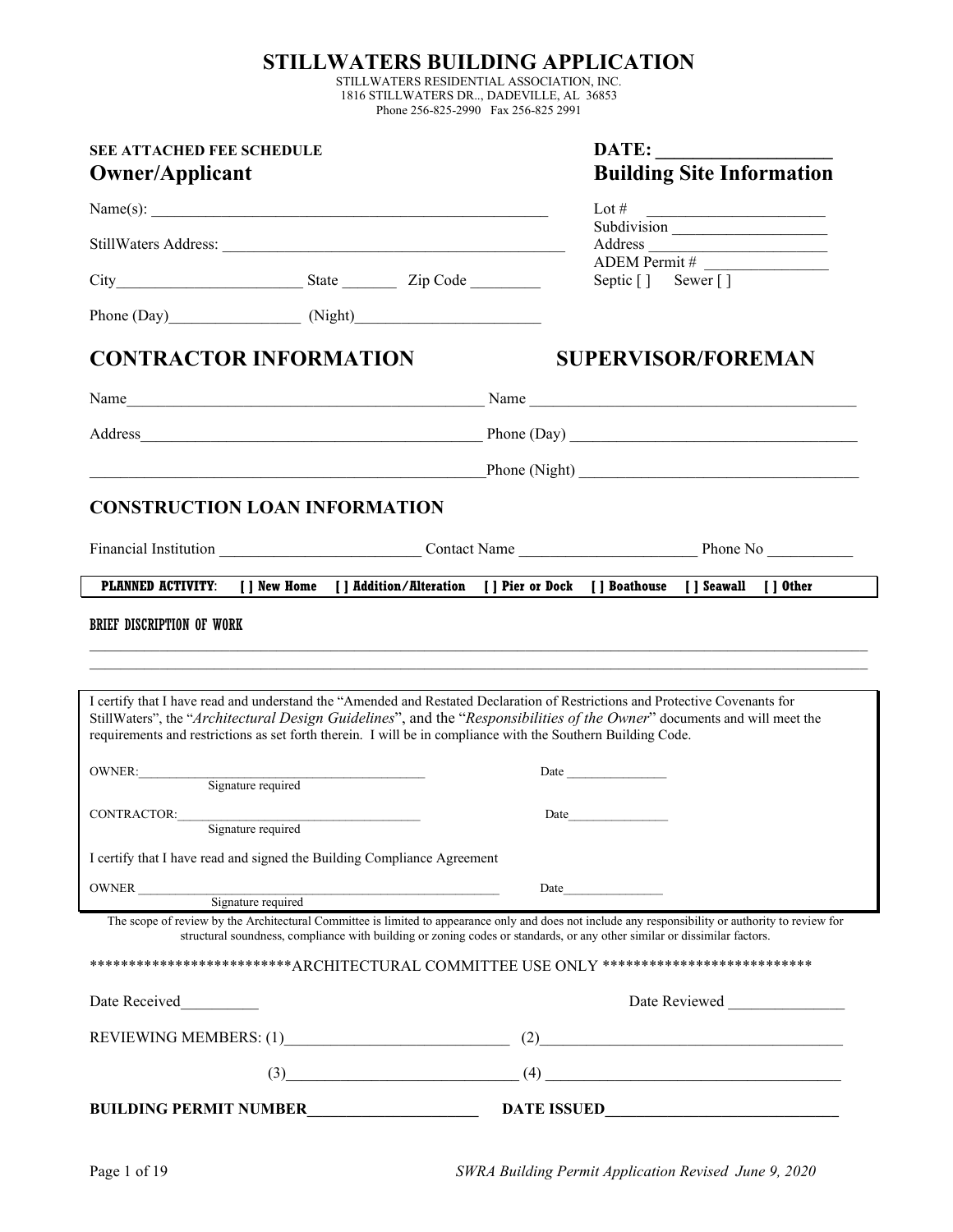## **CERTIFICATION OF UNDERSTANDING**

I have read and understand all items in the SWRA Building Application including but not limited to the following items:

- Completion of construction Article VI The Architectural Review Committee considers twelve (12) months adequate time to complete the construction project. When all construction is complete, the property owner is to return the StillWaters building permit, at which time, an ARC member or members will inspect the exterior of the project, confirming that all driveways, parking pads, sidewalks, landscaping, and exterior phases of construction are complete and in compliance including repairs to right-of-way and adjacent properties damaged by construction operations. After which, a certificate of occupancy is required from the Tallapoosa County Building Inspector before occupying the residence.
- Trees Article II, Paragraph C An ARC member must approve the site-clearing plan before starting the clearing operation.
- Construction Debris Article III, Paragraph B A dumpster shall be placed on the jobsite at the start of construction.
- Work days and hours Paragraph #9 Monday through Saturday; 7AM to 7PM
- Erosion control Article III, Paragraph E Erosion control must be in place at the start and during the project. All erosion and sediment control and storm water management measures must comply with the current Alabama Department of Environmental Management (ADEM) regulations and the ADEM permit for the project. All projects must have an ADEM permit prior to construction.
- Access Roads Article III, Paragraph G Construction access roads must be covered with aggregate or a material to keep mud from being tracked onto the paved roadway. Roadway must be kept clean at all times. Access road must comply with current ADEM regulations.
- Driveways Article II, Paragraph E Must be paved and must be a minimum of 10' in width.
- Planting Plan Article II, Paragraph F Landscaping must be complete according to the approved landscaping plan submitted with your application before final ARC approval.
- Utilities Article II Paragraph F and the check list All utilities must be placed under ground from the street to the structure.

On any new water service, the property owner is responsible for the cost of the replacement of any pavement that is removed by the Water Authority in order to connect the new water service line to the water main located beneath pavement. The cost per square yard is based on the current paving contract and is due upon receipt of the billing. The water will not be turned on until the fee is paid.

For lots connecting to the central sewer system, the property owner is responsible for contacting Harbor Point Utilities at (256) 825-0600 for coordination and is responsible for any associated costs and/or connection fees.

• Commencement of Assessments for New Condominiums– Page 4 of the Supplemental Declaration of Restrictions and Protective Covenants for StillWaters. November 7, 1995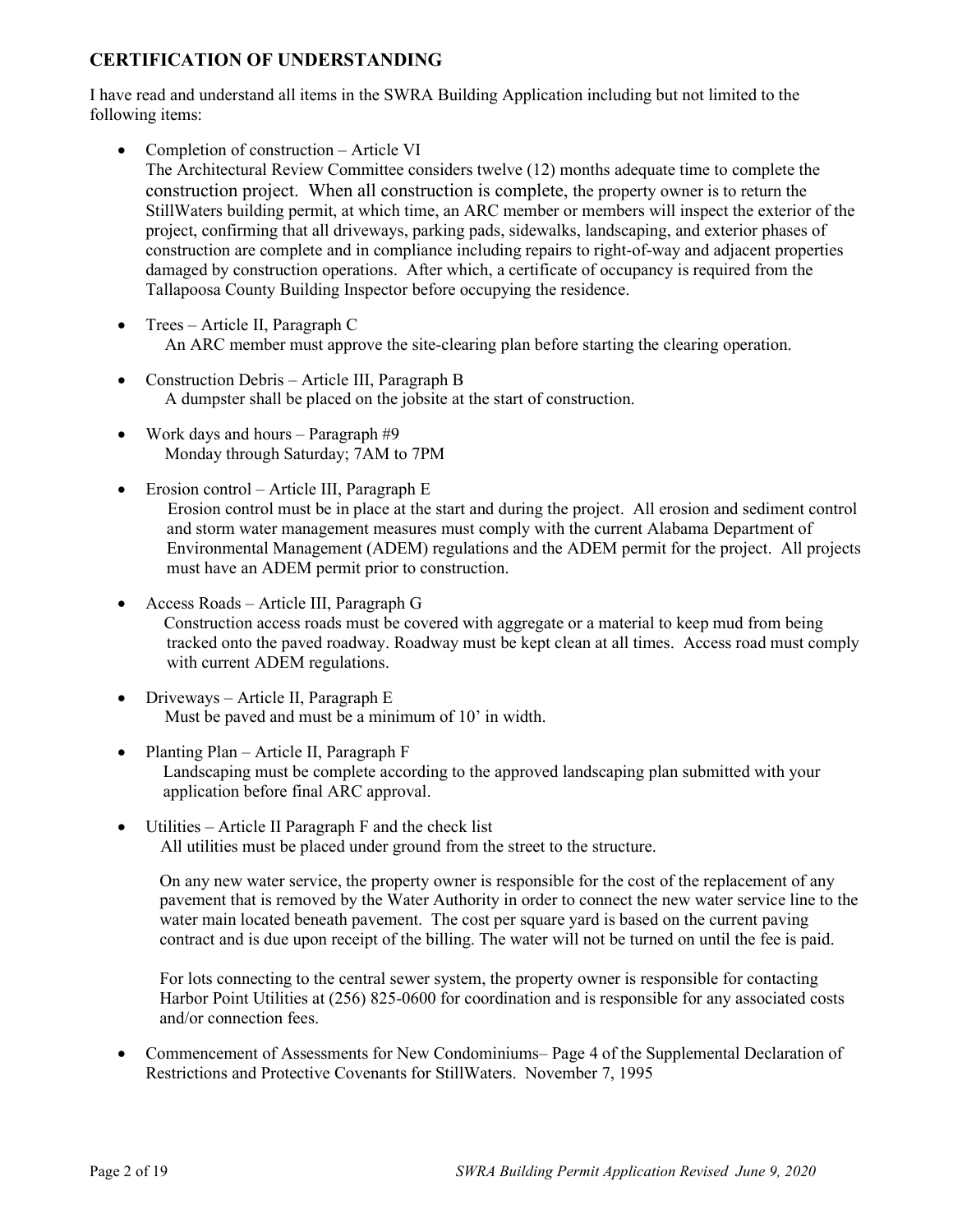The obligation to pay any maintenance fee or assessment contemplated under Article VII of the 1987 Declaration shall commence on the first day of the month following: (a) (deals with single family residential use) or (b) as to any other Unsold Parcels, the month in which the dwelling unit to be subject to individual assessment under Article VII (e.g., a condominium unit or town home unit) is legally created and ready for occupancy (fully constructed with all necessary public utilities available)."

| "∞ne≖<br>◡<br>--<br>__ |
|------------------------|
|------------------------|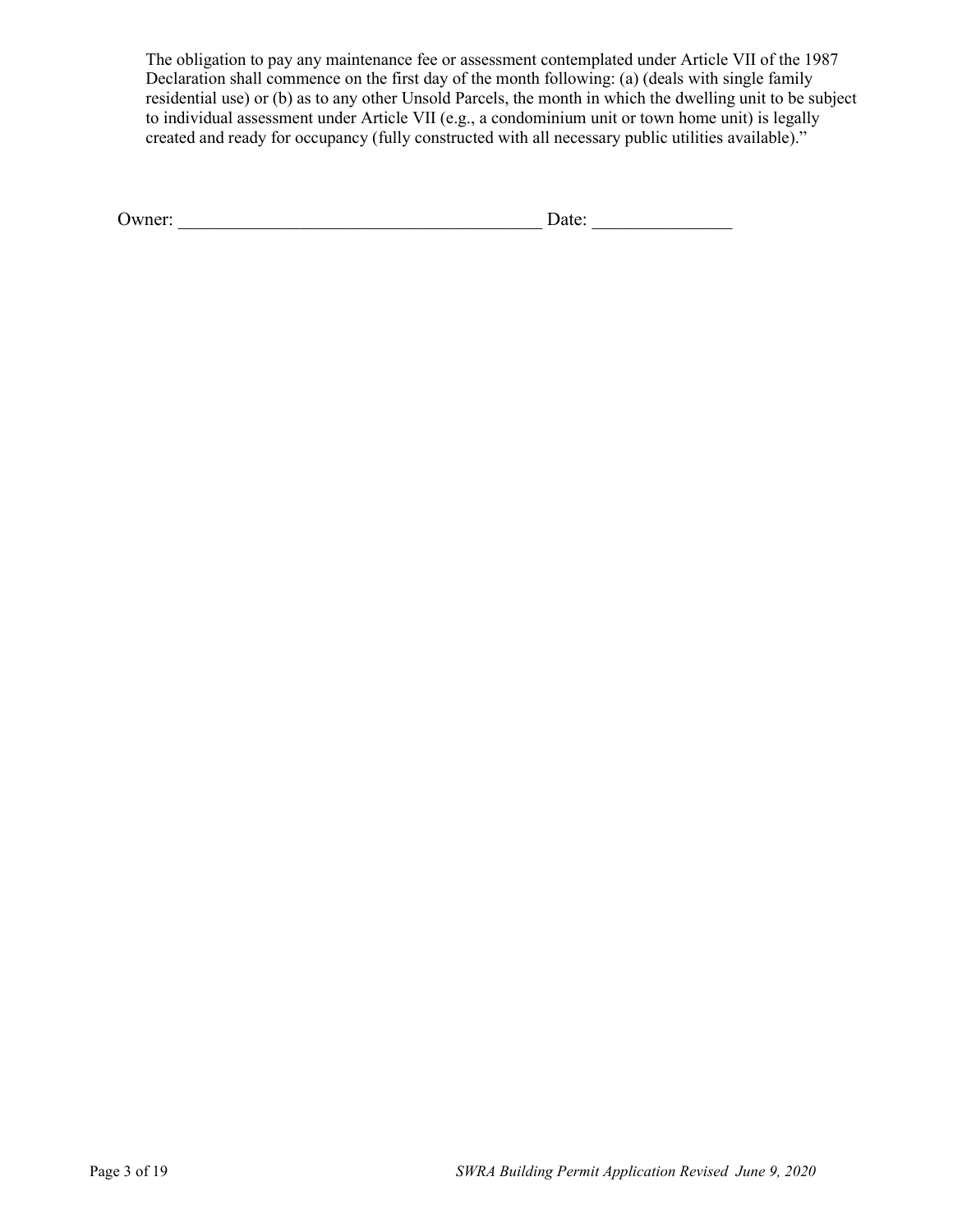#### **Building Permits/Impact Fees/Transfer Fees Schedule Effective June 2020**

## **Residential/Single Family**

**Building Permit**: \$1000 **Impact Fees**   $3,000$  sq ft + \$1000 2,000-3,000 sq ft. \$700 Under 2,000 sq ft \$500 Final Completion Deposit \$3,000 \*

## **Heated & Cooled Additions/Alteration Permit**:

Under 1,000 sq ft \$375 or Per 1,000 sq ft \$650 Porch, Deck, Dock, Seawall, Swimming Pool etc \$250 Small Projects (Under \$5,000 total cost) \$50 Additional Projects not listed at the discretion of The ARC and/or The General Manager

## **New Multifamily Construction such as condos**

| <b>Building Permit</b>          | \$3000 per Building,              |  |
|---------------------------------|-----------------------------------|--|
|                                 | \$85 per boat dock/slip           |  |
|                                 | \$1.10 per linear foot of seawall |  |
| <b>Impact Fees</b>              | \$1,000/Unit                      |  |
| <b>Final Completion Deposit</b> | \$5,000                           |  |

## **New Commercial Construction such as hotel or marina**

**Building Permit**: \$2000 per building \$85 per boat dock/slip \$1.10 per linear foot of seawall Other structures, check with ARC

**Impact Fee:** Enclosed Building \$1.10 sq ft heated & cooled;

\$ 1.75 sq ft

## **Final Completion Deposit** \$5,000

**Penalties:** All projects started prior to ARC approval or that deviate from the original ARC approval shall be subject to a fine. The amount of the fine will be determined by the ARC.

**Transfer Fees** \$500 each property

\* The deposit will be returned if the project is completed within a year from the date on the permit or later if extended by the ARC. All exterior architectural finishes must be completed, i.e.: paved driveway, landscaping and after a final Completion Certificate is issued by the ARC.

SETBACK LINES: Except with the written consent of the Architectural Committee and except as provided below, all houses and other buildings placed on a Parcel shall not be closer to the lot lines than the following setback lines:

| Golf Course or Lake Lots | Interior Lots      |
|--------------------------|--------------------|
| Front $--$ 30 feet       | Front $--$ 30 feet |
| Rear -----30 feet        | Rear --- $10$ feet |
| Side $---10$ feet        | Side $-- 10$ feet  |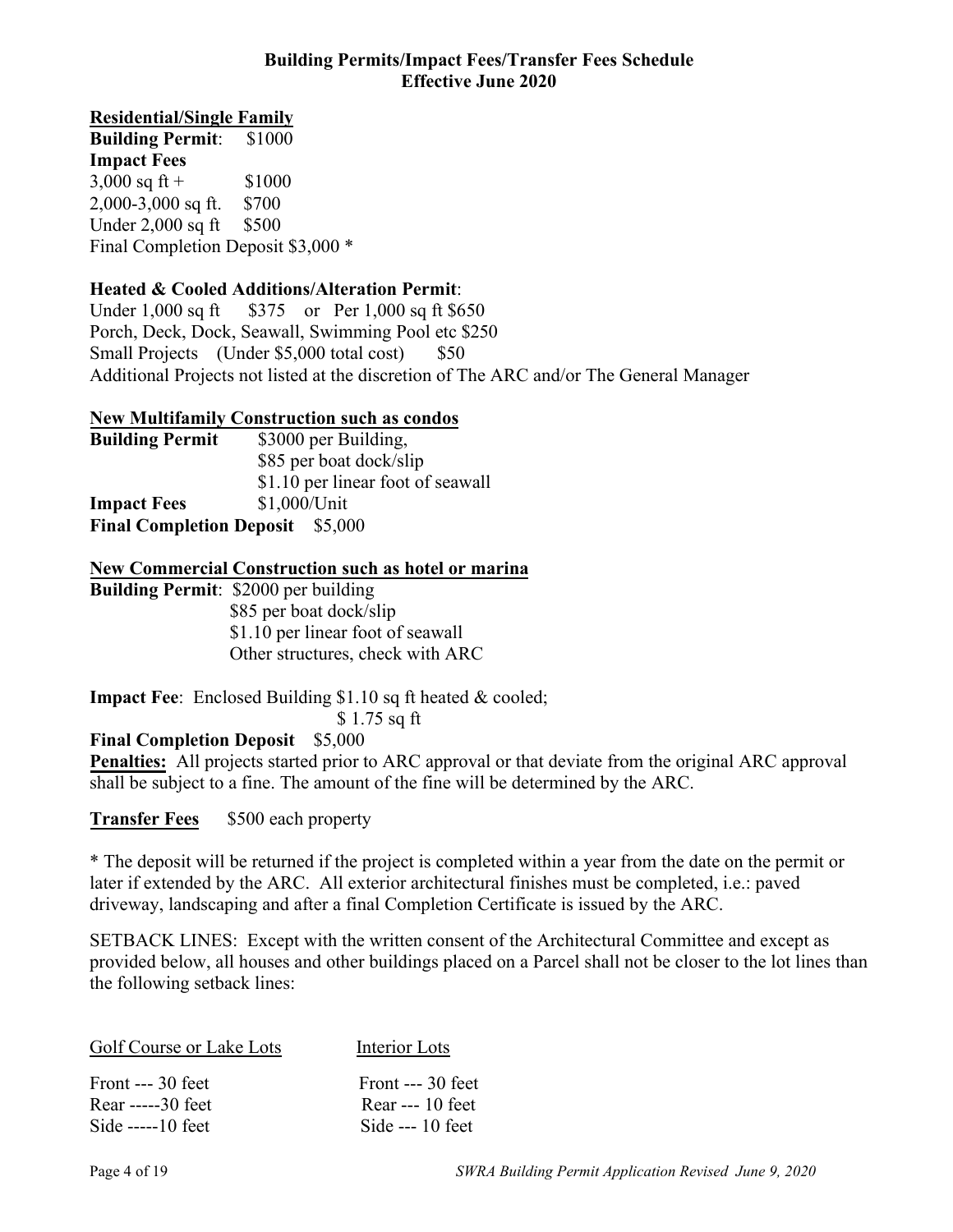# **PROCEDURAL CHECKLIST**

**Submit only the completed** *Building Application***, your** *Plans and Specifications* **with color samples, a signed** *Compliance Agreement* **and this completed Checklist** 

**to the Architectural Committee for approval**

*The attached Responsibilities of Property Owners & Architectural Design Guidelines are for your information only*

# **Place an X in each [ ] box as you complete each item.**

## **A Site or Vicinity Location Plan** to show:

- [ ] North arrow and scale
- [ ] Adjoining streets and adjacent lots
- [ ] Property lines and dimensions from property lines

#### **A Plot Plan** to show:

- [] Location of proposed construction to scale with dimensions from property lines
- [] Location of all existing structures to scale and/or fences with all dimensions and floor elevations
- [ ] Location of driveway and parking areas to scale
- [] If new home, location of septic tank with field lines or sewer line access
- [ ] If new home, identify natural surface water drainage and erosion control measures
- [] Location of power, water, cable and telephone entrance lines, which must be under ground
- [ ] Existing topography and proposed grading with Finished Floor Elevations of proposed and existing structures

#### **A Floor Plans** to show: HEATED & COOLED AREA SQUARE FOOTAGE \_\_\_\_\_\_\_\_\_\_\_\_\_\_\_sq. ft.

- [] Exterior walls, windows, entry, and garage with all measurements to scale
- [] Relevant existing structures with measurements to scale
- [ ] Roofline overhang, porch or decks, exterior stairs with measurements to scale

#### **Elevations** (If new home) to show:

- $\lceil \cdot \rceil$  Front of structure height & length dimensions with finished ground displayed
- $\lceil \cdot \rceil$  Back of structure height & length dimensions with finished ground displayed
- [ ] Both sides of structure, height and length dimensions and ground displayed

**Colors** fill in applicable items

| Roof type                  |                   | (company name) | (color name) |
|----------------------------|-------------------|----------------|--------------|
| [] Siding type             |                   | (company name) | (color name) |
| $\lceil \cdot \rceil$ Trim | type              | (company name) | (color name) |
|                            | Doors and windows | (company name) | (color name) |

#### **Purposed Planting Plan (If new home)** to show:

- [ ] House, garage, driveway, and existing structures
- [ ] Purposed landscaping, shrubbery and location of all trees larger than 6 inches in diameter need to be clearly identified and marked.

#### **Stormwater Management/Construction Best Management Practices Plan**

- [ ] ADEM Permit
- [] Permitted application package
- **[ ] Compliance Agreement Signed**
- **[ ] Copy of Builder's License**
- **[ ] Permit Fee**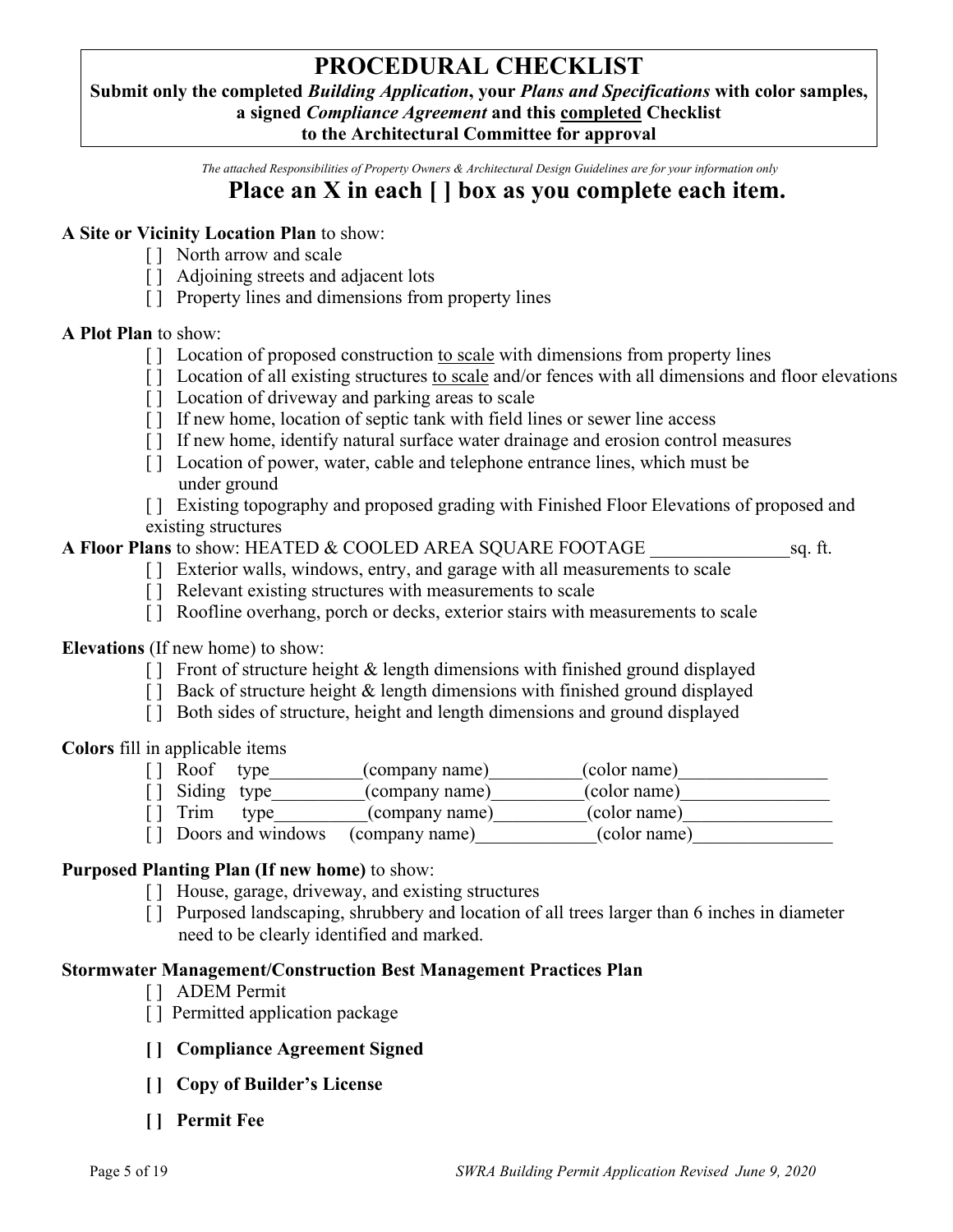STATE OF ALABAMA ) :

#### COUNTY OF TALLAPOOSA )

#### **COMPLIANCE AGREEMENT**

THIS COMPLIANCE AGREEMENT this ("Agreement") is made and entered into as of the day of  $\frac{1}{2}$  by  $\frac{1}{2}$  by  $\frac{1}{2}$  by  $\frac{1}{2}$  by  $\frac{1}{2}$  by  $\frac{1}{2}$  by  $\frac{1}{2}$  by  $\frac{1}{2}$  by  $\frac{1}{2}$  by  $\frac{1}{2}$  by  $\frac{1}{2}$  by  $\frac{1}{2}$  by  $\frac{1}{2}$  by  $\frac{1}{2}$  by  $\frac{1}{2}$  by  $\frac{1}{2}$  by  $\frac{1}{2}$  by WATERS RESIDENTIAL ASSOCIATION, INC., an Alabama nonprofit corporation (the "Association").

## **R E C I T A L S:**

Owner is the owner of Lot \_\_\_ (the "Lot"), according to \_\_\_\_\_\_\_\_\_\_\_\_\_\_\_\_, as recorded in Map Book , Page in the Office of the Judge of Probate of Tallapoosa County, Alabama (the "Probate Office").

The Lot is subject to the two states of the states of the states of the states of the states of the states of the states of the states of the states of the states of the states of the states of the states of the states of Still Waters dated as of and recorded on Card No. The Probate Office and all amendments thereto (collectively, the "Declaration"). *Capitalized terms not otherwise expressly defined herein shall have the same meanings given to them in the Declaration*.

Owner desires to construct and install on the Lot a residence and/or other improvements (collectively, the "Improvements" which, pursuant to the terms and provisions of the Declaration, must be approved by the Architectural Committee. As a condition to approving the construction of the Improvements on the Lot, the Architectural Committee has required that Owner enter into this Agreement pursuant to which Owner will agree to be bound by certain construction standards and requirements as hereinafter set forth and will agree to the exercise by the Association of the rights and remedies granted herein in the event Owner fails to fully perform all of Owner's covenants, agreements and obligations set forth in this Agreement.

NOW, THEREFORE, in consideration of the premises and other good and valuable consideration, (the receipt and sufficiency of which are hereby acknowledged by Owner) Owner does hereby agree as follows:

1. **Construction of Improvements**. During the construction of any Improvements on the Lot, Owner covenants and agrees with the Association that (a) the Owner will comply with all applicable Alabama Department of Environmental Management rules, regulations, and permitting for improvements on Lot, (b) the Lot shall at all times be maintained in a clean condition, free of debris and waste material, (c) all unused construction materials shall be stored, to the greatest extent practicable, out of view from any of the roadways situated within StillWaters, (d) all construction trash, debris and rubbish on the Lot shall be properly removed and disposed of outside of StillWaters at least weekly or any earlier basis to the extent needed, as determined by the Architectural Committee, in its sole discretion, (e) no construction materials, trees, rubbish or other debris may be burned or buried on or beneath the Lot or any other portion of the Still Waters Property, (f) no dirt, mud, gravel or other substances shall be allowed to collect or remain on any of the roadways within StillWaters and Owner, for himself or herself and Owner's respective contractors, subcontractors, employees, agents, laborers, suppliers and invitees (collectively, "Owner and/or Owner's Invitees") shall cause all such dirt, mud, gravel and other substances to be removed from the treads and wheels of all vehicles used in or related to the construction of any of the Improvements on the Lot prior to such vehicles traveling on any of the roadways within StillWaters, (g) during the construction of any Improvements on the Lot, neither construction equipment nor the vehicles of Owner and/or Owner's Invitees shall be parked on or within any of the roadways (or rights-of-way of such roadways) within StillWaters, all such equipment and vehicles shall utilize off-street parking only and shall access the Lot only by means of the driveway for such Lot (which driveway is shown on the plans for the Improvements approved by the Architectural Committee), (h) no construction trucks, equipment or machinery, including trailers used for the transportation of construction equipment or machinery, shall be parked overnight on any of the roadways within StillWaters, (i) the Improvements shall be constructed in strict accordance with the plans and specifications approved by the Architectural Committee and the terms and provisions of the Declaration. **Should unforeseen or unanticipated site conditions require any deviation in the permitted**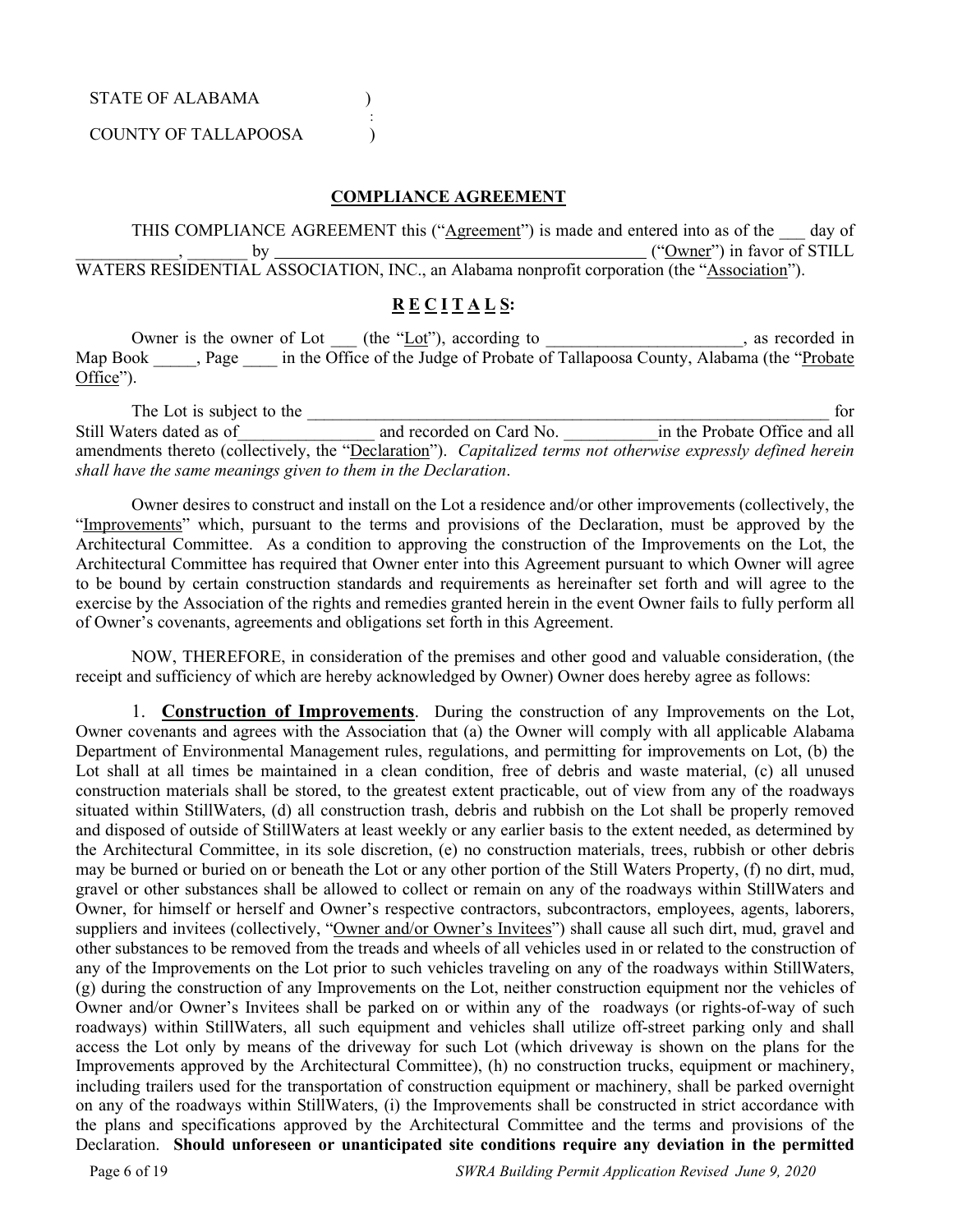**plans, modifications should be submitted to the Architectural Committee for subsequent approval or disapproval** and (j) Owner and/or Owner's Invitees shall not damage or destroy any of the Association Property, as herein defined. As used herein, the term "Association Property" shall mean and refer to any and all of the roadways within StillWaters, all signage, street lights, lighting, walkways, sidewalks, paths, bicycle and jogging paths, lanes, gates, walls, fences, guardhouses, landscaped areas and drainage ditches, swales and improvements (regardless of whether the Association is responsible for the maintenance of the same) located within the rightsof-way (or easements) of any such roadways within StillWaters and any other real or personal property owned or utilized by the Association, including, without limitation, any of the Open Spaces, as defined in the Declaration. The covenants and agreements of Owner set forth in this Paragraph 1 are hereinafter collectively referred to as the "Owner Covenants".

2. **Default by Owner**. The occurrence of any of the following events shall constitute an event of default (an "Event of Default") by Owner under this Agreement:

(a) In the event that the Association, acting through either its Board of Directors or any other committee designated by the Board of Directors, including the Architectural Committee, determines, in its sole discretion, that Owner and/or Owner's Invitees have failed to fully observe or perform any of the Owner Covenants and such failure to observe or perform, except in the event of emergency situations, is not cured within 14 days following written notice thereof to Owner, or

(b) Any of the Association Property is damaged or destroyed by any act or omission of Owner and/or Owner's Invitees, as determined by the Association, acting through either its Board of Directors or any other committee designated by the Board of Directors, including the Architectural Committee, which, except in the event of emergency situations, is not fully and completely repaired and restored to the satisfaction of the Association within 14 days following written notice thereof to Owner.

Notwithstanding anything provided herein to the contrary, in the event the Association, acting through the Board of Directors of the Association or any other committee designated from time to time by the Board of Directors of the Association, including the Architectural Committee, determines, in its sole discretion, that an emergency situation exists with respect to any Event of Default or potential Event of Default by Owner and/or Owner's Invitees, no notice and cure rights shall be required or granted before the Association exercises any of its rights and remedies set forth in this Agreement.

#### 3. **Remedies**.

(a) Upon the occurrence of any Event of Default by Owner and/or Owner's Invitees, the Association may, in its sole discretion:

(i) Exercise any of the rights and remedies granted to the Association in the Declaration; or

(ii) Take any and all action which the Association, in its sole discretion, determines to be necessary or required in order to cure such Event of Default, including, specifically, repairing or replacing any of the Association Property damaged or destroyed by any act or omission of Owner and/or Owner's Invitees and to thereafter exercise the further rights and remedies granted to the Association pursuant to this Paragraph 3.

(b) In the event the Association elects, pursuant to Paragraph 3(a)(ii) above, to cure an Event of Default, then all costs and expenses incurred by the Association in curing any such Event of Default (together with any attorneys' fees suffered, paid or incurred by the Association pursuant to Paragraph  $3(c)$  below, the "Curative Costs") shall bear interest at the lesser of 18% per annum or the highest rate which may be charged to Owner by law from and after the date on which any of the Curative Costs are paid or incurred by the Association and shall be due and payable in full by Owner immediately upon written demand from the Association. If, for any reason, the Curative Costs, together with interest as provided above, are not paid in full within fourteen (14) days following written demand from the Association, then the Association shall have the right, at its option, to either (i) commence and maintain a suit at law against Owner to enforce collection of the Curative Costs, together with interest thereon as provided above, and any other court costs and other expenses paid or incurred by the Association in collecting any of the Curative Costs and/or (ii) enforce the lien created pursuant to Paragraph 4 below.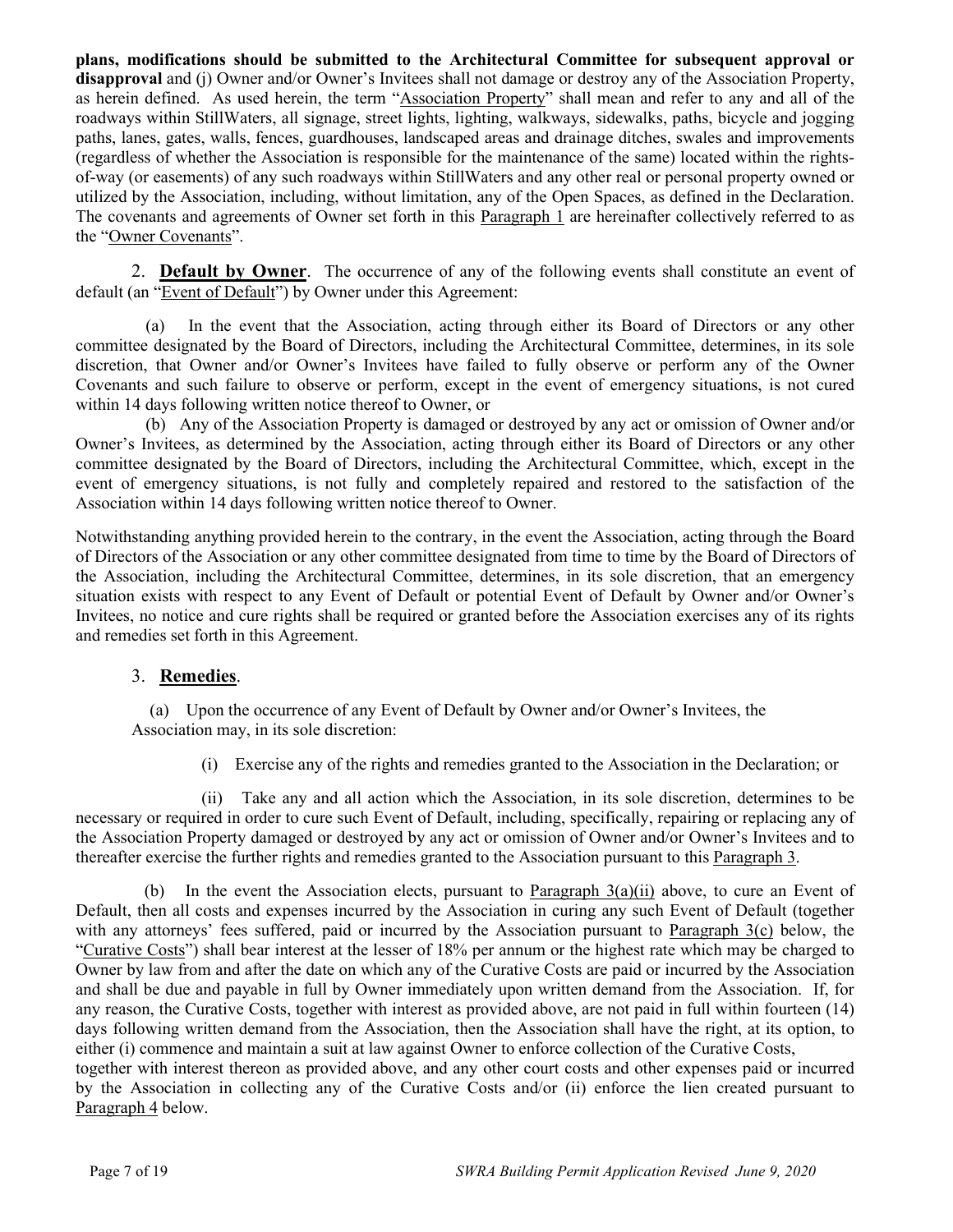(c) In the event the Association incurs any costs and expenses, including, without limitation, attorneys' fees and court costs, in enforcing any of the terms, provisions, covenants and agreements set forth in this Agreement, then the same shall constitute Curative Costs and shall be paid by Owner.

## 4. **Grant of Lien**.

(a) In order to secure the faithful and complete performance by Owner of all of Owner's Covenants, Owner does hereby grant, bargain, sell, assign and convey unto Association a continuing lien and security interest in the Lot and any and all Improvements constructed thereon, with power of sale, as hereinafter provided. The lien and security interest created herein shall secure any and all Curative Costs incurred by the Association, together with interest thereon as hereinabove provided.

(b) To the extent the Association incurs any Curative Costs in its attempts to remedy any Event of Default by Owner, which Curative Costs (and interest thereon as hereinabove provided) are not paid in full within 14 days following written demand from the Association, then the lien and security interest granted herein shall be subject to foreclosure and may be foreclosed as now provided by law in the case of past-due mortgages and Association shall be authorized, at its option, whether or not it has taken possession of the Lot, to sell the Lot under the power of sale which is hereby given to Association, at public outcry, to the highest bidder for cash, at the front or main door of the courthouse of the county in which the Lot is located, after first giving notice by publication once a week for three successive weeks of the time, place and terms of such sale, together with a description of the Lot to be sold, by publication in some newspaper published in the county in which the Lot to be sold is located. The sale shall be held between the hours of 11:00 a.m. and 4:00 p.m. on the day designated for the exercise of the power of sale hereunder. The Association may bid at any sale held under this Agreement and may purchase the Lot if the highest bidder therefore. The purchaser at such sale shall be under no obligation to see to the proper application of the purchase money. At any such foreclosure sale, the Lot may be offered for sale and sold as a whole without first offering it in any other manner or may be offered for sale and sold in any other manner as the Association may elect. Owner hereby authorizes and empowers Mortgagee or the auctioneer at any foreclosure sale involving the Lot to execute and deliver to the purchaser or purchasers of the Lot sold at such foreclosure sale, a deed for and in the name of Mortgagor transferring and conveying the Lot to such purchaser or purchasers. All proceeds received from such foreclosure sale shall be applied, first, to the expenses of such sale and all proceedings in connection therewith, including reasonable attorneys' fees; then to the payment of any and all Curative Costs, together with interest thereon as provided above; and finally, the remainder, if any, shall be paid to Owner or such other persons as may be entitled thereto by law.

(c) Notwithstanding anything provided herein to the contrary, the lien and security interest created by this Agreement shall be subordinate to the lien of any mortgage held by any independent, third party bona fide mortgagee which has been recorded in the Probate Office prior to the filing for record of this Agreement.

5. **Notices**. Any and all notices required or permitted hereunder shall be deemed to have been sufficiently given or served upon Owner when deposited in the United States Mail for first-class delivery with postage prepaid and addressed to the last address furnished by Owner to the Association (or if no address has been furnished, then to the Lot), in which case notice shall be deemed given upon deposit of the same in the United States Mail.

6. **Miscellaneous**. This Agreement shall inure to the benefit of and be binding upon Owner and the Association and their respective heirs, executors, legal representatives, successors and assigns. If any provisions of this Agreement or the application thereof to any person or persons shall be invalid or unenforceable to any extent, then the remainder of this Agreement and the application of such provisions to other persons or circumstances shall not be affected thereby and shall be enforced to the greatest extent permitted by law. This Agreement constitutes the full and complete agreement of the parties hereto with respect to the subject matter hereof and supersedes all prior negotiations and correspondence relating to the subject matter hereof. This Agreement may not be amended except by a writing signed by Owner and Association. This Agreement shall be construed in accordance with and governed by the laws of the State of Alabama. This Agreement shall automatically terminate and expire two (2) years from the date of this Agreement.

7. **Exhibit "B".** This agreement includes Exhibit "B" in its entirety.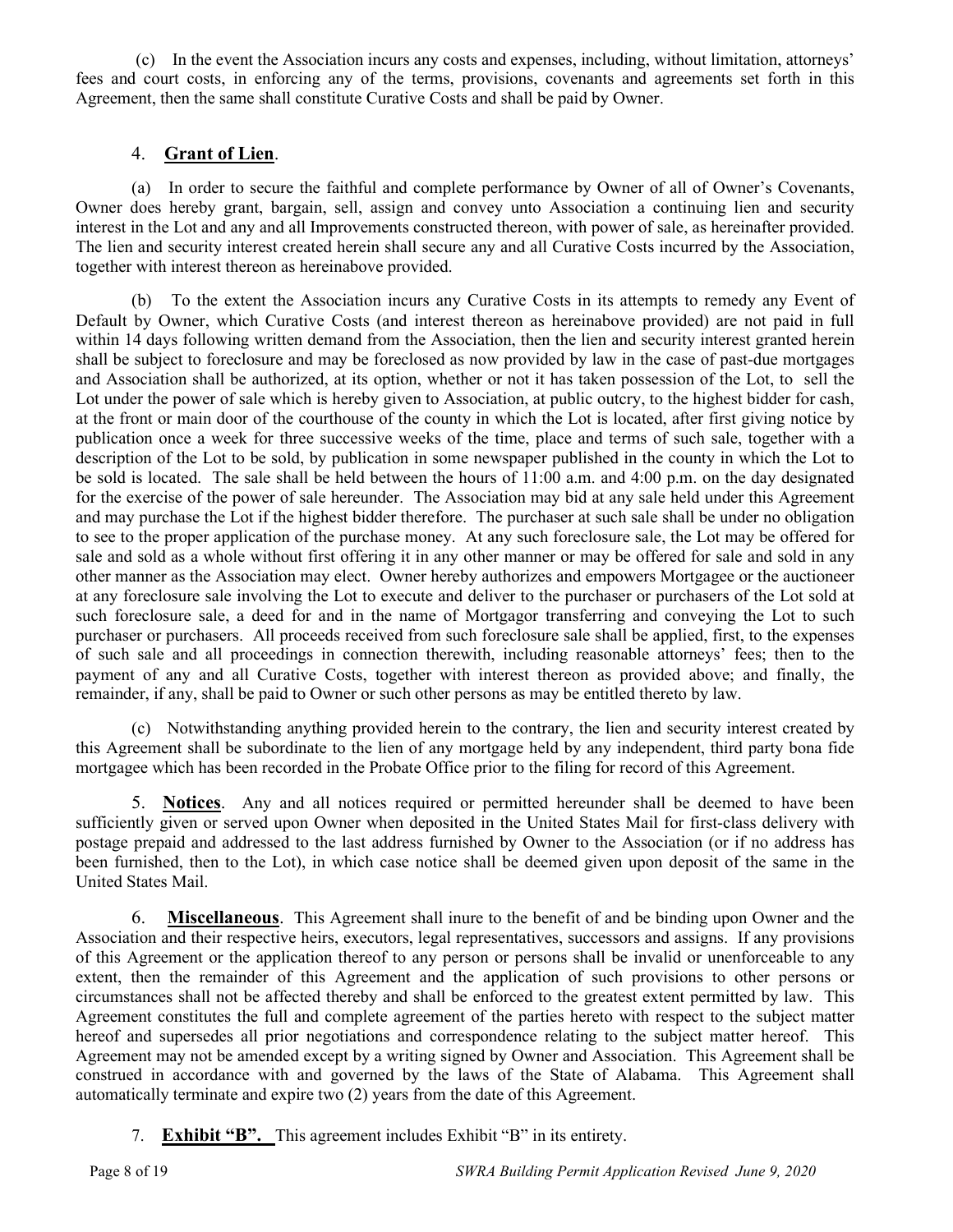IN WITNESS WHEREOF, Owner has executed this Agreement as of the day and year first above written.

Signature

STATE OF ALABAMA  $($ : COUNTY OF TALLAPOOSA  $)$ 

\_\_\_\_\_\_\_\_\_\_\_\_\_\_\_\_\_\_\_\_\_\_\_\_\_\_\_\_\_\_\_\_\_\_\_\_\_\_\_

I, the undersigned, a notary public in and for said county in said state, hereby certify that , whose name is signed to the foregoing instrument, and who is known to me, acknowledged before me on this day that, being informed of the contents of said instrument, he/she executed the same voluntarily on the day the same bears date.

Given under my hand and official seal this  $\_\_\_\_$  day of  $\_\_\_\_\_$ , 20 $\_\_\_\$ .

Notary Public

[NOTARIAL SEAL] My commission expires: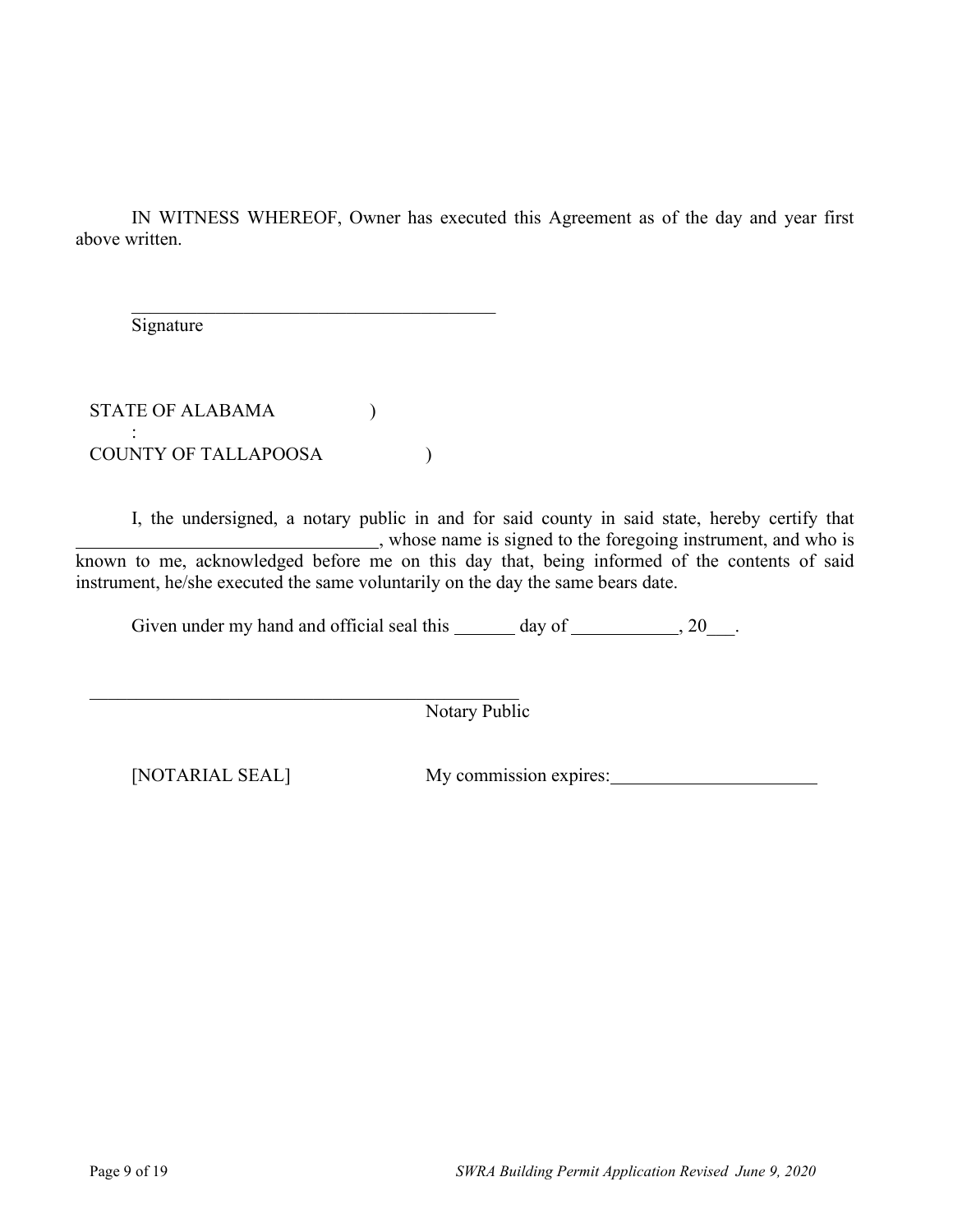## **Revision to Exhibit B Initial Rules and Regulations Of the Architectural Committee Of the StillWaters Residential Association**

## **1. Authority**

**Article II of the Amended and restated Declaration of Restrictions and Protective Covenants for Still Waters establishes the Committee and governs its procedures. Section 2.3 allows the rules and statements of policy to be amended or revoked by the committee at any time. The Architectural Committee shall have the right to construe and interpret all provisions of the**  *Responsibilities of the Owner* **document and the** *Architectural Design Guidelines* **document as it sees fit. In the absence of adjudication by the court of competent jurisdiction to the contrary, its interpretation shall be final and binding as to all persons or property bound by the provisions of the Amended and Restated Declaration of Restrictions and Protective Covenants for Still Waters.**

## **2. Basis for approval or disapproval of proposed plans and specifications**

All properly submitted plans and specifications shall be reviewed by at least fifty percent of the committee's members. Any approval of plans and specifications will be indicated on the submitted building application and contain at least two of the committee's signatures before a building permit will be issued. Any proposed building plan or modification that does not conform to any article of declaration of the Protective Covenants will be basis for disapproval. If, after approval has been given and the Committee receives new information, the permit may be canceled, withdrawn, or modified even after construction has begun. **If unforeseen or unanticipated site conditions require any deviation to the permitted plans after construction has commenced, the Committee must be notified in writing as to the modifications for approval or disapproval and the Committee may cancel, withdraw, or modify the existing permit.** 

## **3. Expiration of Approval**

The Architectural Committee considers twelve (12) months adequate time to complete the construction project. When all construction is complete, property owner is to return the StillWaters building permit, at which time, an ARC member or members will inspect the exterior of project, confirming that all driveways, parking pads, sidewalks, landscaping, and exterior phases of construction are complete and in compliance including repairs to right-of-way and adjacent property damaged by construction operations. When the ARC determines that all items listed above are completed, a "Certificate of Completion" will be issued and when it is presented to the Community Administrator, the completion deposit will be refunded. After which, a certificate of occupancy is required from the Tallapoosa County Building Inspector before occupying the residence. A copy of the certificate of occupancy is required to be submitted to the ARC for their records.

## **4. Statement of Grounds for Action on Plans**

If the Architectural Committee disapproves any plans and specifications, or approves plans with conditions, a statement of the grounds upon which such action was based shall accompany such disapproval or qualified approval. In any such case the Architectural Committee shall, if requested, make reasonable efforts to assist and advise the applicant in order that an acceptable proposal can be prepared and submitted for approval.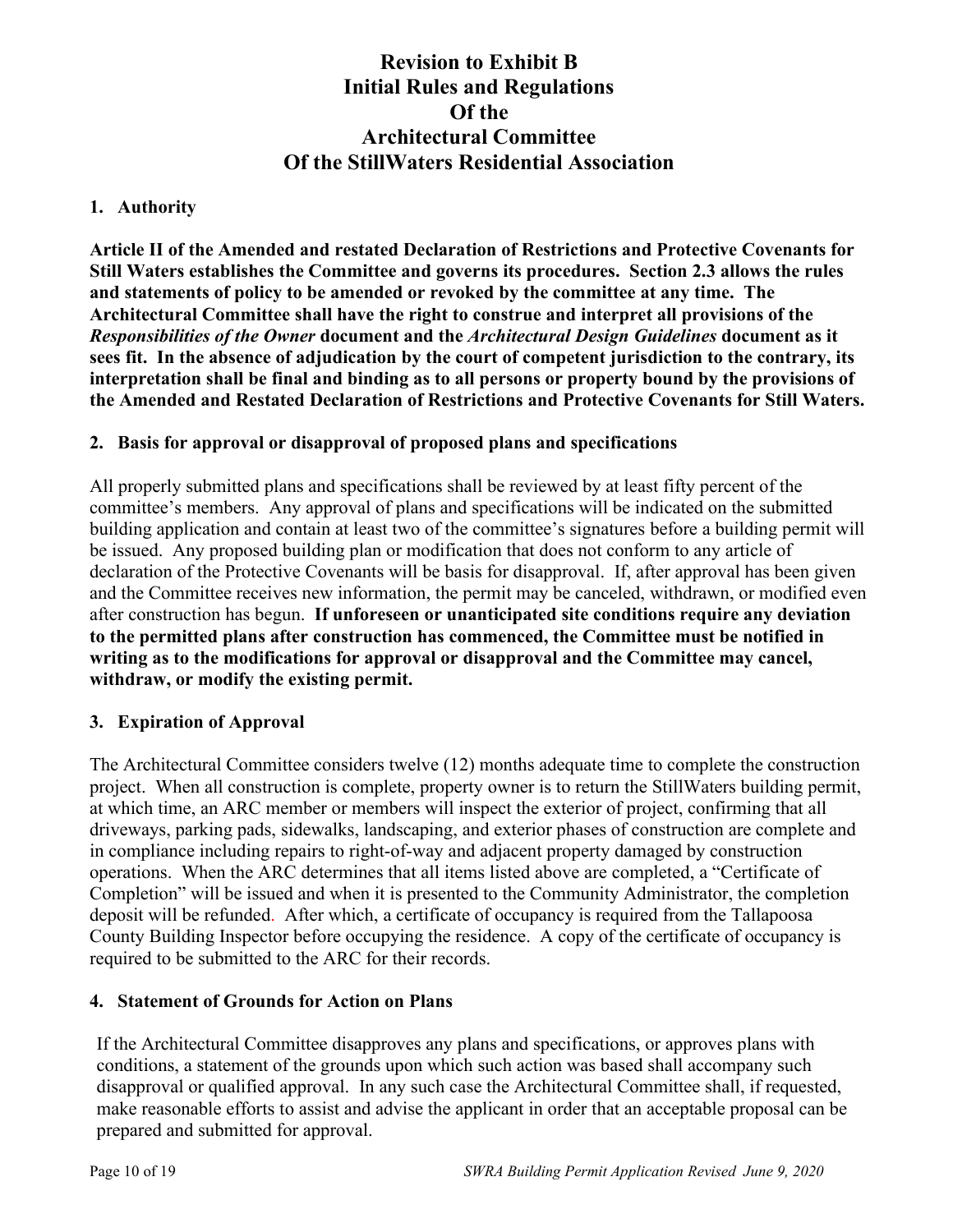## **5. Retention of Plans**

Upon approval by the Architectural Committee of any plans and specifications, a copy of such plans and specifications along with the required application document will be deposited for permanent records with the Architectural Committee.

#### **6. No Waiver: Finality**

Approval for use on any Parcel of any plans or specifications shall not be deemed a waiver of the Architectural Committee's right, in its discretion, to disapprove such plans or specifications or any of the features or elements included therein if such plans, specifications, features or elements are subsequently submitted for use on any other Parcel or Parcels. Approval of any such plans and specifications relating to any Parcel, however, shall be final as to that Parcel and such approval may not be revoked or rescinded thereafter, provided, (i) that the structures or uses shown or described on or in such plans and specifications do not violate any specific prohibition contained in the Declaration, and (ii) that the plans and specifications, as approved, and any condition attached to any such approval, have been adhered to and complied with in regard to all structures on and uses of the Parcel in question.

## 7. **Certificate of Compliance**

Upon completion of the construction or alteration of any structure in accordance with plans and specifications approved by the Architectural Committee, the Architectural Committee shall upon written request of the owner thereof, issue a certificate of compliance in form suitable for recordation, identifying such structure and the Parcel on which structure is placed, and stating that the plans and specifications, have been approved and that such structure complies with the requirements of the Committee. Preparation and recording of such certificate shall be at the expense of such owner. Any certificate of compliance issued in accordance with the provisions of this paragraph shall be prima facie evidences of the facts therein stated, and as to any purchaser or encumbrancer in good faith and for value, or as to any title insurer, such certificate, all structures on the Parcel, and the use or uses described therein comply will all the requirements of the Architectural Committee, and with all other requirements of the Declaration as to which the Architectural Committee exercises any discretionary or interpretive powers.

#### 8. **Work Days**

Workdays will be only Monday through Saturday from 7:00 AM to 7:00 PM. No work will be permitted on Sundays.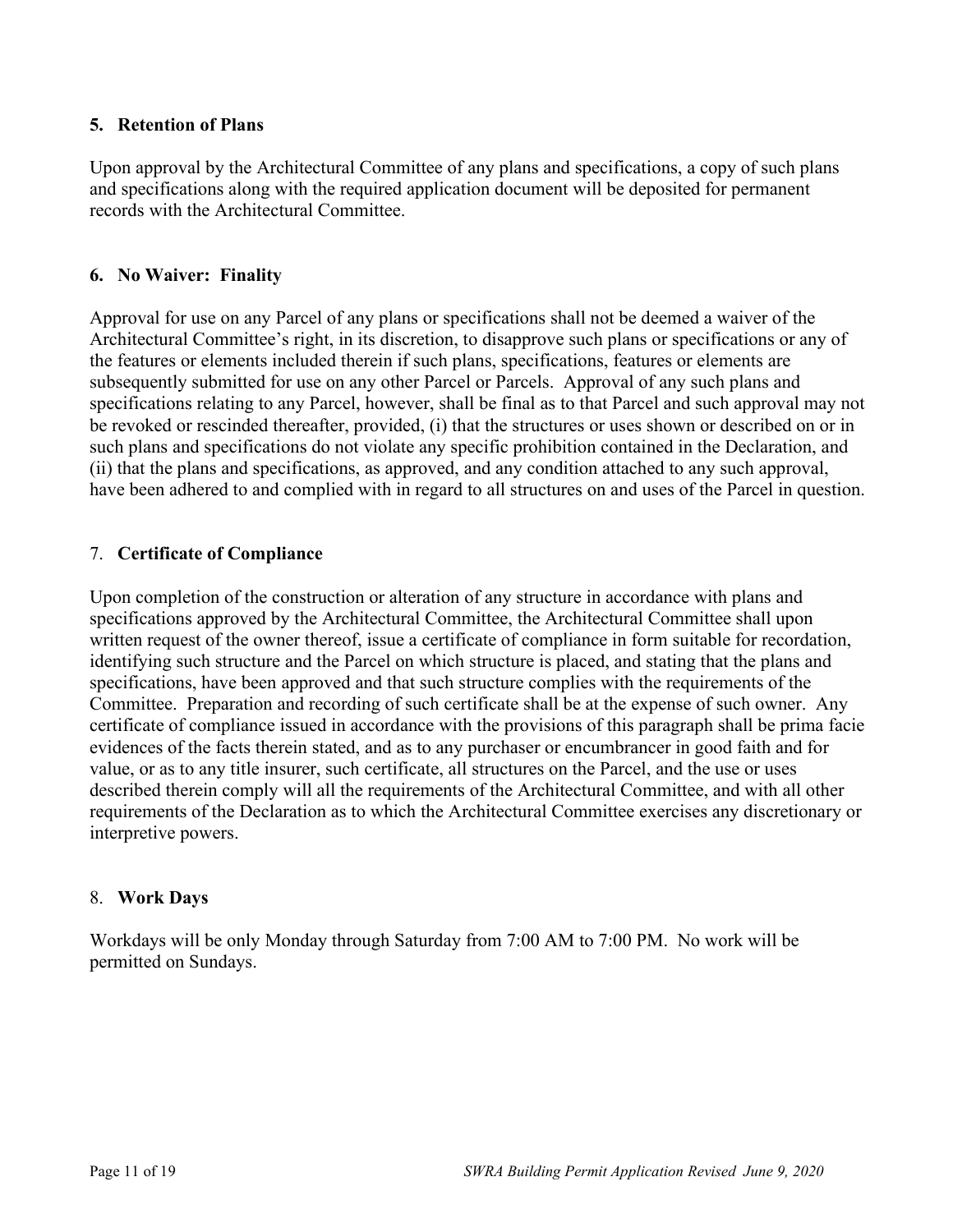# **ARCHITECTURAL DESIGN GUIDELINES**

Building permits issued by The Architectural Committee are required for all of the items listed.

## **I. ADDITIONS /ALTERATIONS, DOCKS, PIERS, ETC.**

Includes any exterior changes to the original home construction. Plans for submission will be the same as for a new home, except the plans may be "home-drawn" to drafting standards. They must include plans of the site, plot, floor and elevations. They must show the same dimensional requirements as required for new home construction. The plot plan will identify any utility terminals in the proximity of the proposed structures (telephone terminal pedestals, electrical terminals, cable television pedestals and water meters.) No structure may be placed over these utilities or other utilities and associated easements wherein access or maintenance of such utilities would be made difficult.

## A. DECKS, PATIOS and PORCHES

Structural posts, columns and supporting decks shall be properly designed and sized both structurally and aesthetically to fit in with surrounding structures and designed to be an extension of the architecture in place. Patios or sitting areas at lakeside will be allowed within reason. Plans for submission are the same as for any exterior change.

#### B. DETACHED BUILDINGS

Small attached or detached buildings such as a garage shall be defined as those structures, which are not part of the house and permanently, installed on a concrete foundation and have an appropriate floor. These structures will be constructed from the same exterior materials and built in a style that must closely match the home. The Architectural Committee must approve all such buildings in advance of construction. Structures without permanent foundations and appropriate floors such as sheds or temporary buildings are prohibited.

#### C. FENCES:

All fencing requires the approval of the Architectural Committee before any construction begins. Fences should be constructed of material, color and detailing which are compatible with both the house and the associated site elements, proposed and existing. Any perimeter fencing is prohibited. **No chain link type fencing will be allowed for any use.**

- 1. SCREENING FENCES must be used to hide service areas for all homes, which do not have a garage. Service areas should be no more than 90 square feet and a maximum of 6 feet from the side of the building. The maximum height shall be no more than 48 inches. Any supporting posts and rails must be erected on the inside of the fence. The fence must be painted the same color as the house.
- 2. DEER FENCING, including electric fences, should be of a low visibility material and design and should enclose only the landscaped areas being protected.
- 3. PET FENCING must be of the underground electrical variety that is invisible. No dog runs will be allowed.
- 4. DECORATIVE FENCING may be approved for areas not larger than 800 square feet. Any supporting posts must be erected on the inside of the fence. Maximum height is limited to 48 inches.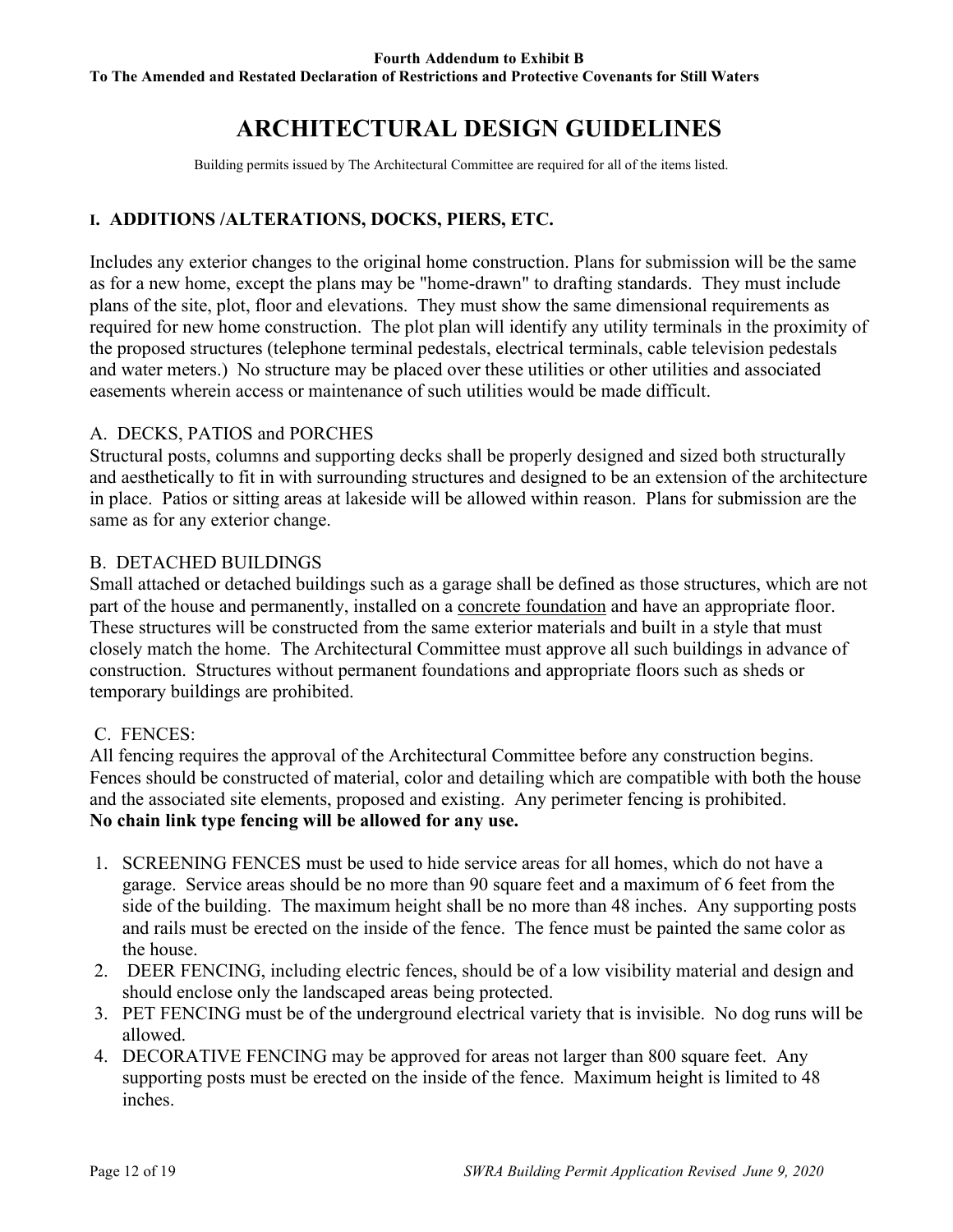## D. LANDSCAPE PLAN:

Landscaping plans may be hand drawn and should show buildings on lot with boundaries, distances and type of plantings marked. Full coverage lawns are discouraged.

## E. LIGHTING

Outdoor lighting to include Alabama Powers streetlights will be carefully reviewed to ensure that neighboring properties are protected from the view of obtrusive light sources. Whenever possible, functionally required lighting should be integrated into such features as steps, handrails, posts and curbs.

## F. DOCKS, PIERS, and COVERED BOAT SLIPS

No piers are to be constructed on Interior Lakes. Any structure extending into Lake Martin must conform to the guidelines set forth by the Alabama Power Company. Alabama Power Company cooperates with the Still Waters Architectural Committee for compliance with regulatory covenants and design standards. All activity within the boundaries of Lake Martin Hydroelectric Reservoir and along Still Waters shoreline must be pre-approved and permitted by both the Alabama Power Company and the Architectural Committee before construction can begin. Prior review may be required from adjacent landowners for approval of a purposed structure. All plans must include the extension of property lines into the lake, the position of existing structures relative to the full pool level line (491' MSL) with proper dimensions proportionate to those lines. A copy of the Alabama Power Company permit is required for our files.

- 1. FLOATING DOCKS must be attached to that pier and may not exceed 12 feet beyond that pier. Maximum footage cannot exceed 290 square feet.
- 2. PIERS should not exceed 50' in length or extend more than 1/3 of the distance into a slew. Piers should not exceed 420 square feet.
- 3. COVERED BOAT SLIPS may not exceed 800 sq. feet. No solid-wall boathouse will be considered. Plans should show dimensions relative to other structures. Non-reflective materials must be used and no habitable fixtures are allowed in boat slips. The maximum height of a covered boat slip may not exceed 18 feet measured from the Lake Martin full pool level of 491' MSL to the highest point of the covered boat slip.

## G. SEAWALLS, BACKFILL and BOAT RAMPS

Any construction or placement of any type of seawall or ramp within the 30-foot easement of Lake Martin must conform to the guidelines set forth by the Alabama Power Company. Seawalls are to be constructed as close to existing shoreline as possible. The source and kind of backfill must be approved by Alabama Power Company. Backfill may not contain new creosote products, debris or foreign materials. Rip Rap (4" to 8" diameter) must be placed at base of all seawalls. Boat ramps should not exceed twenty (20) feet in width and may only extend into the lake a reasonable distance from the shoreline. A copy of the Alabama Power Company permit is required for our files.

## H. POOLS

Size, shape and setting of any pool, swimming or other, must be carefully considered to achieve a feeling of compatibility with the surrounding natural and manmade elements. Any equipment used for maintenance must be enclosed and should be architecturally compatible to the house and other structures. Inflatable "bubble" covers or permanent detached pool structures are unacceptable. Above ground portable pools will not be permitted.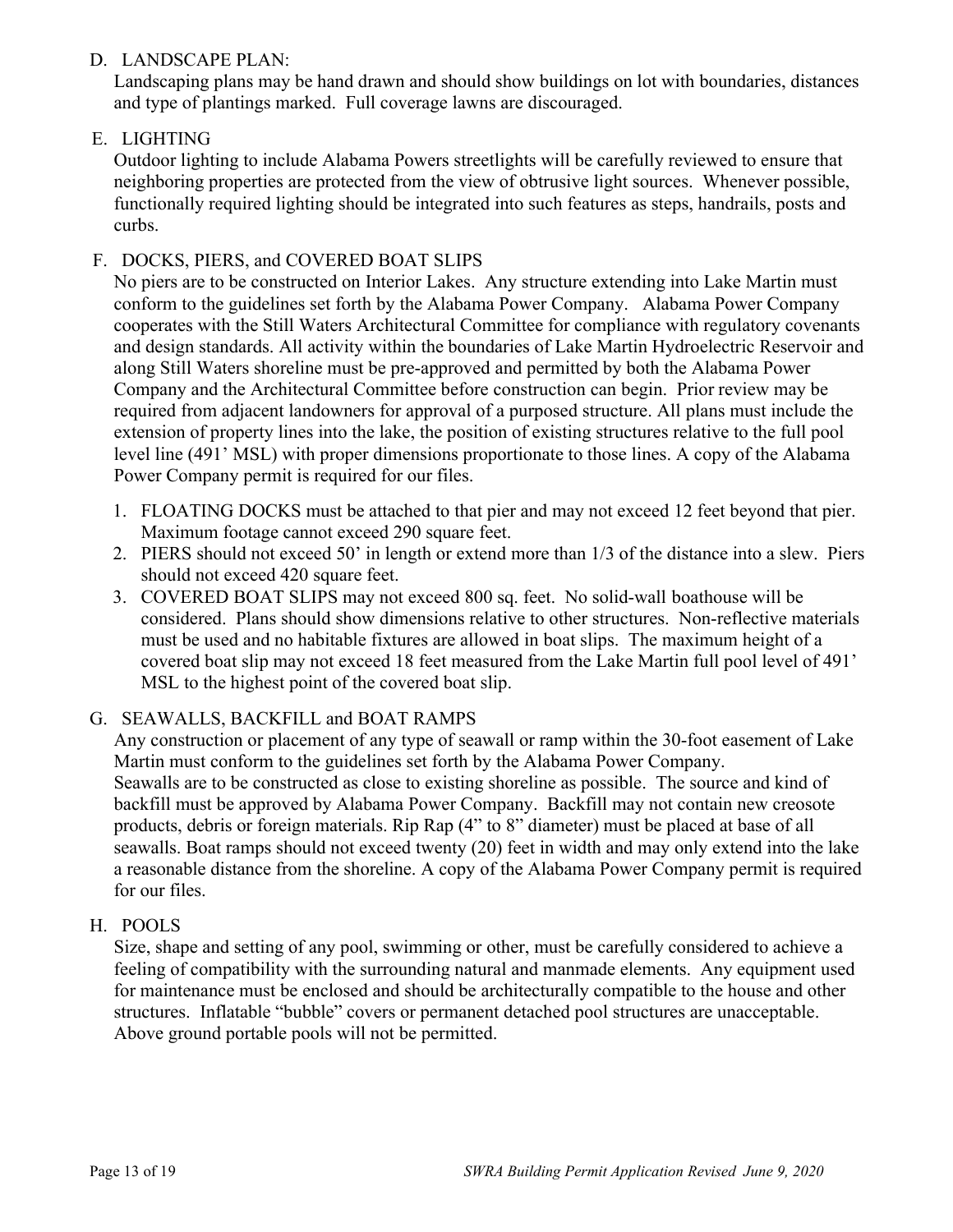## **II. NEW HOMES**

## A. PLANS

The Committee recommends that you select a design consultant and have professionally drawn plans available for submission for application. We also recommend that you obtain a survey by a registered surveyor showing the contours, drainage, and trees on your property. Site maps are available at the Residential Office. Only plans drawn by a licensed architect, qualified draftsman, or obtained from a Home Plan Service should be submitted. No "home drawn" plans or sketches will be considered. All homes must comply with the minimum size, (square footage of heated area), as shown on the deed for that parcel. All plans must include a Site Plan, a Plot Plan, a Floor Plan, and Elevations from four sides showing purposed roof pitch.

Landscape design of each home site in Still Waters offers the opportunity to exercise your individual commitment to preserving the pristine nature of this area. Positioning your home on your lot should be made with considerations of view, trying not to limit the view of others. You must attempt to preserve the major trees and take advantage of their shade for the hot summertime and maintain natural drainage and erosion control. Observance of proper setbacks and regulatory matters is mandatory. Narrow lake access arms as determined by the Architectural Committee on certain lots in Still Waters provide access to the lake only and should not be considered appropriate for a new home site.

The Architectural Committee is concerned with the drawing content and aesthetic considerations only. This Committee is not responsible for engineering design or code considerations. The Architectural Review Committee will consider each building site individually. Major considerations are given as to how the house is situated on the lot and its relationship to surrounding areas.

#### B. TREES

In keeping with the forested environment of Still Waters, we ask that a builder keep as many of the large trees on the parcel as is practical. Trees to be protected must be flagged and "stake-out approval" given before any clearing or construction is begun. We will work with the owner to accomplish a satisfactory setting for the home. The clear-cutting of parcels is not acceptable.

#### C. FRONT FACING GARAGES

The SWRA Architectural Review Committee (ARC) encourages all new homes built to include a garage. Both the 1971 and 1987 Covenants state "Carports and garages shall not open in such a manner that they face the street." In cases where carports are built in new construction or remodeling project and is in view of adjacent neighbors, whether next to or behind the proposed carport, the view of the carport will be blocked through screening, landscaping, architecturally, and/or any other method the ARC deems appropriate.

#### D. COLOR SAMPLES

A color sample of the proposed siding material, roof material, exterior paint or stain, trim color, door and window colors if different from trim must be submitted. All colors and architecture selected will be complementary to the natural environment of Still Waters. The concept is to have homes that are both harmonious and individual. The emphasis is on materials and subtle colors rather than on any strict architectural style. Compatibility, not sameness, is our goal.

#### E. DRIVEWAYS

All driveways and parking areas must be paved. All driveways must have a minimum width of ten (10) feet. All driveway culverts on the SWRA right of way shall be a minimum of 12 inches in diameter, unless otherwise as specified by ADEM, and be made of reinforced concrete.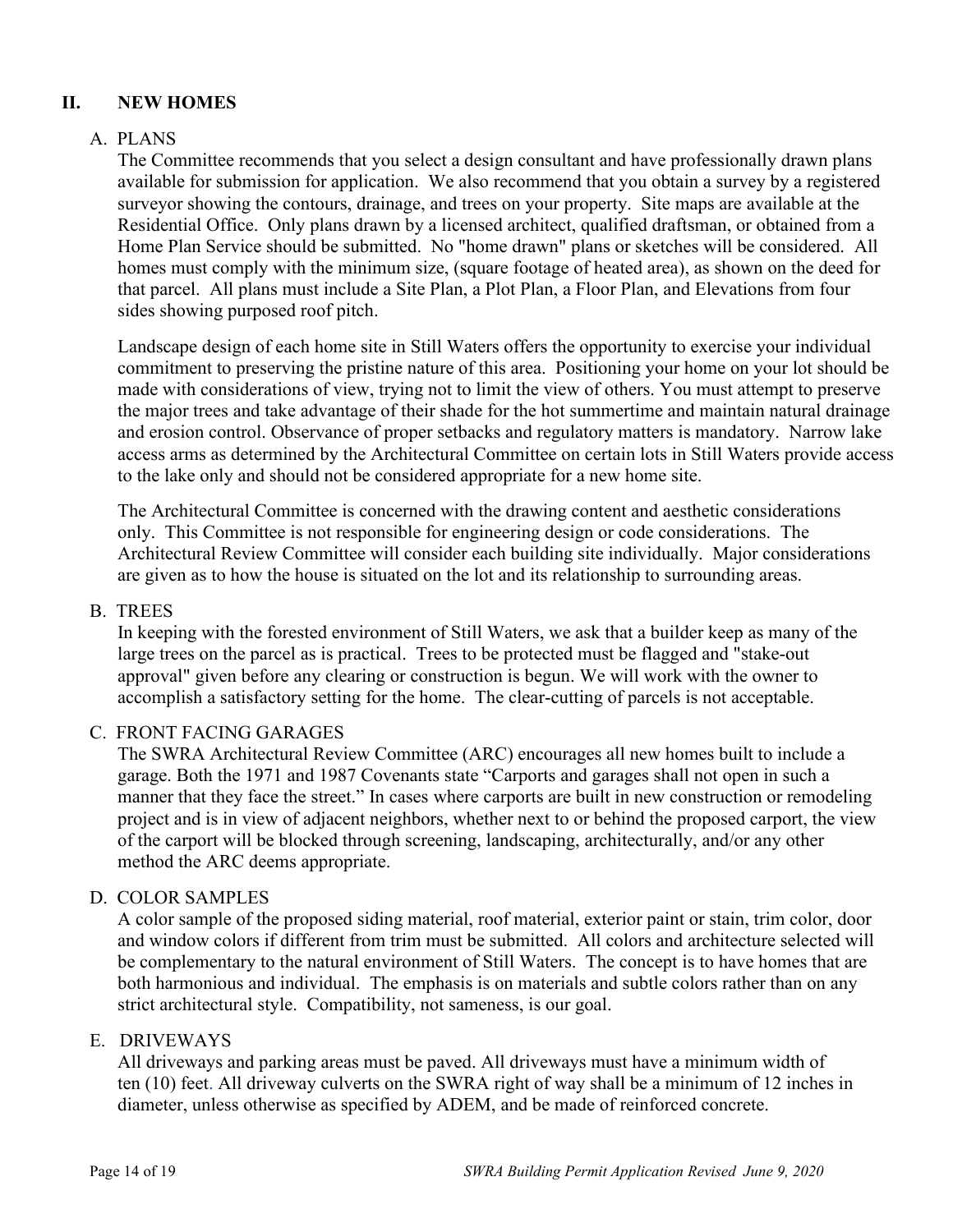## F. PLANTING PLAN

This plan is to show "intent" when the house final grading is complete and ready for landscaping. This plan should show location and number of plant materials, type and limits of grass areas, septic and field lines, and any special planting specifications. Special lighting consideration should also be identified.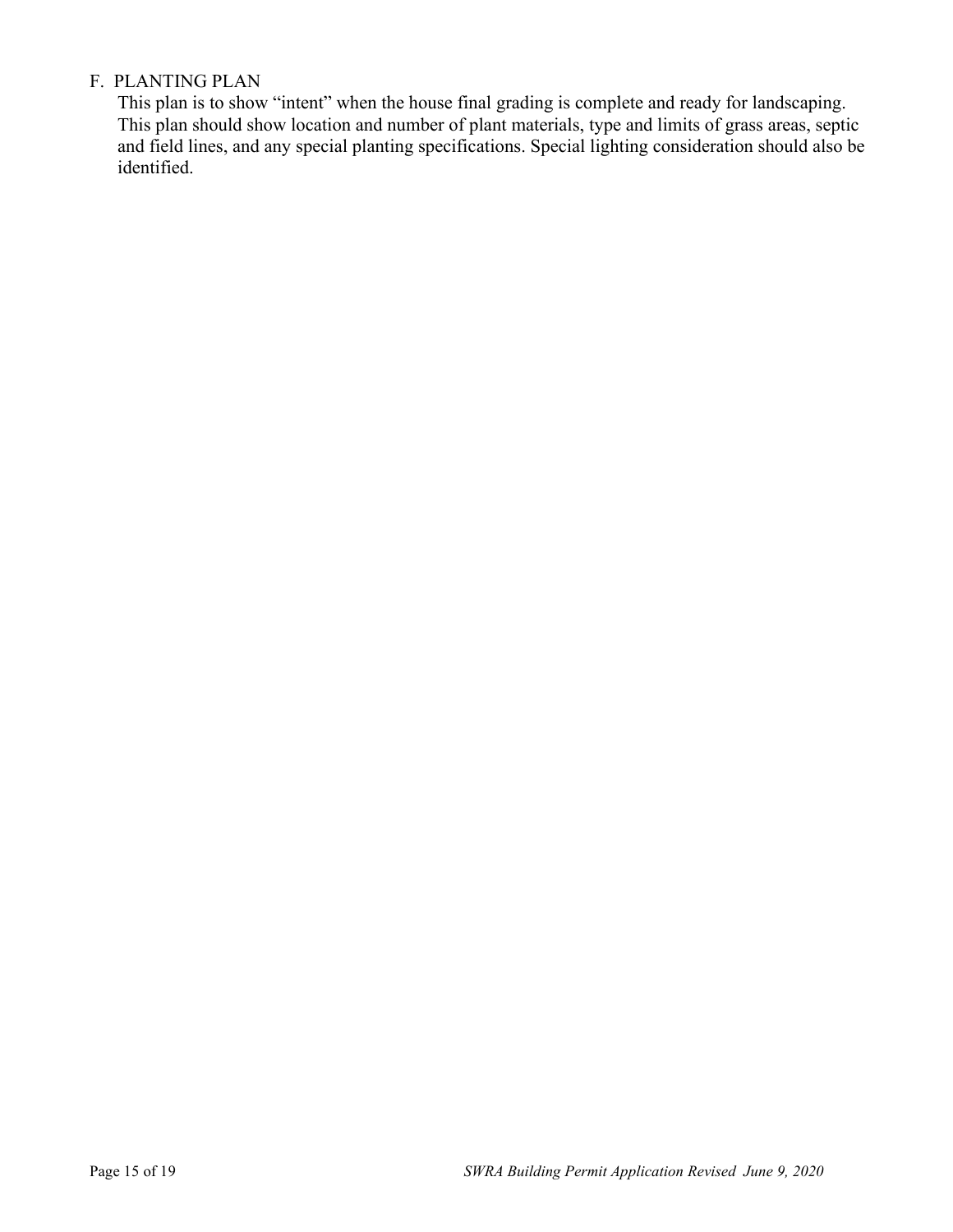# **RESPONSIBILITIES OF PROPERTY OWNERS**

## **I. PLANNING AND PERMITS**

All property owners considering new construction, alterations or additions to existing structures, changes to existing exterior colors, construction of exterior walls or seawalls, walks, piers, boat houses or ramps must have a valid building permit issued by The Architectural Committee, in their possession and properly displayed on the job site before commencing work. No clearing of land or construction may commence until you have been issued this building permit. For the ARC to issue a building permit you and all parties who own property in StillWaters that are party to this permit request must be current in all fees due to the SWRA and all parties must keep fees current throughout the construction period or the building permit will be canceled. Approval by The Architectural Committee does not constitute approval or building permit issuance by the local governing municipality, which issues building permits. The property owner is responsible for contacting the Tallapoosa County Building Department at (256) 825-1002.

- A. SUBMISSION OF APPLICATION: All required documents must be submitted as a "package" when requesting a building permit. An attached checklist is provided to help you with your application. A completed application must be signed, dated and have the finished checklist attached in order to be ready for review by the Committee.
- B. REASONS FOR DISAPPROVAL: The Committee will try to make recommendations in lieu of a disapproval on your request, providing all application requirements have been met. Plans submitted for review, or any portion thereof, may be disapproved upon any grounds, which are inconsistent with the general covenants and/or design guidelines, including purely aesthetic considerations so long as such grounds are not arbitrary or capricious.
- C. BEGINNING CONSTRUCTION: Construction must be started within three months after receiving approval and a building permit. A request for extension may be granted if applied for in writing. If construction has not been started within six months, the building permit will be voided. Still Waters Residential Association (SWRA) will retain all fees that have been collected. If you continue to desire construction you may reapply for a new building permit. It is desirous that construction be completed within twelve months.
- D. BLASTING: "Blasting is not allowed within Still Waters except under very special circumstances, as determined by the Architectural Committee and the Board of the Residential Association. A permit will be issued only after it is determined that the company doing the blasting is fully qualified and meets all state and federal licensing and liability requirements.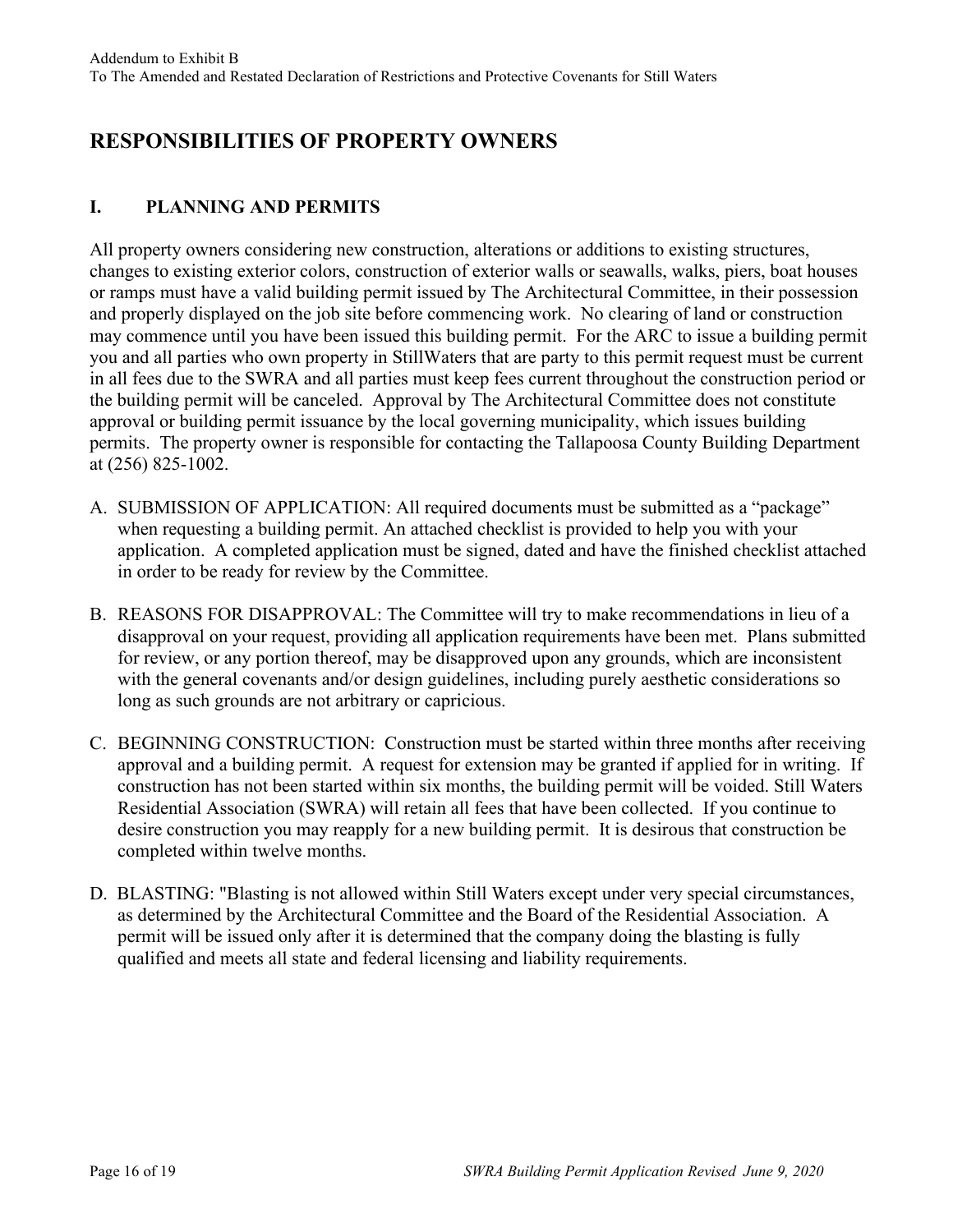## **II. SITE PREPARATION**

- A. STILL WATERS ACCESS: Contractors may purchase an annual gate access card or cards at the SWRA office. These cards will allow access at either entrance gate Monday through Saturday between the hours of 7AM and 7PM with no work on Sunday. Workers and/or contractors and delivery trucks may enter through the visitors' gate at the Gate 49 entrance as a visitor as long as the vehicle has no more than two (2) axles. Contractors must make arrangements with venders who deliver materials in larger trucks with three (3) or more axles to enter through Gate 34. Contractors must be aware of and observe all traffic rules and regulations while on Still Waters property.
- B. HEAVY EQUIPMENT: All heavy equipment must be loaded and unloaded on the job site whether hauled by truck or lowboy trailer. No heavy equipment (i.e. Bulldozers, cranes etc.) shall have access or remain overnight on any other property except the job site unless written approval from the Architectural Committee. Any property damage to adjoining property or roadway will be your responsibility.
- C. TREES: Before clearing operations are started, the contractor shall lay out the new construction and mark all trees greater than 6" in diameter that will be removed. An ARC member must approve the site-clearing plan before clearing begins. Trees that are intended to remain on property and not be removed must be identified and care should be taken to ensure their protection during construction by not disturbing the ground around the roots of the tree.
- D. SEPTIC SYSTEMS: The Tallapoosa County Health Department has granted general approval for the use of septic tank sewage systems in this subdivision, subject to certain conditions of approval and/or lot deletions as filed with the County Health Department. Before the Developer offers any particular lot in the subdivision for sale, the lot is tested and approved by the Tallapoosa County Health Department. Contact the County Health Department on Lafayette Street, Dadeville, for a septic system permit (825-9203).
- E. CENTRAL SEWER SYSTEM: Owners of lots requiring sewer hook-up should contact Harbor Point Utilities at 256-825-0600.
- F. UTILITIES: Water, electricity and telephone hook-ups are to be handled directly by you and/or the builder with the respective utility company. (Note: Water regulator valves are required so ask about them when speaking to the Water Authority). Contact the Tallapoosa County Coordinator Address Technician to obtain your emergency 911 address at 256-825-8490 prior to requesting utilities. All utilities must be placed under ground from the street to the structure.

On any new water service, the property owner is responsible for the cost of the replacement of any pavement that is removed by the Water Authority in order to connect the new water service line to the water main located beneath pavement. The cost per square yard is based on the current paving contract and is due upon receipt of the billing. The water will not be turned on until the fee is paid.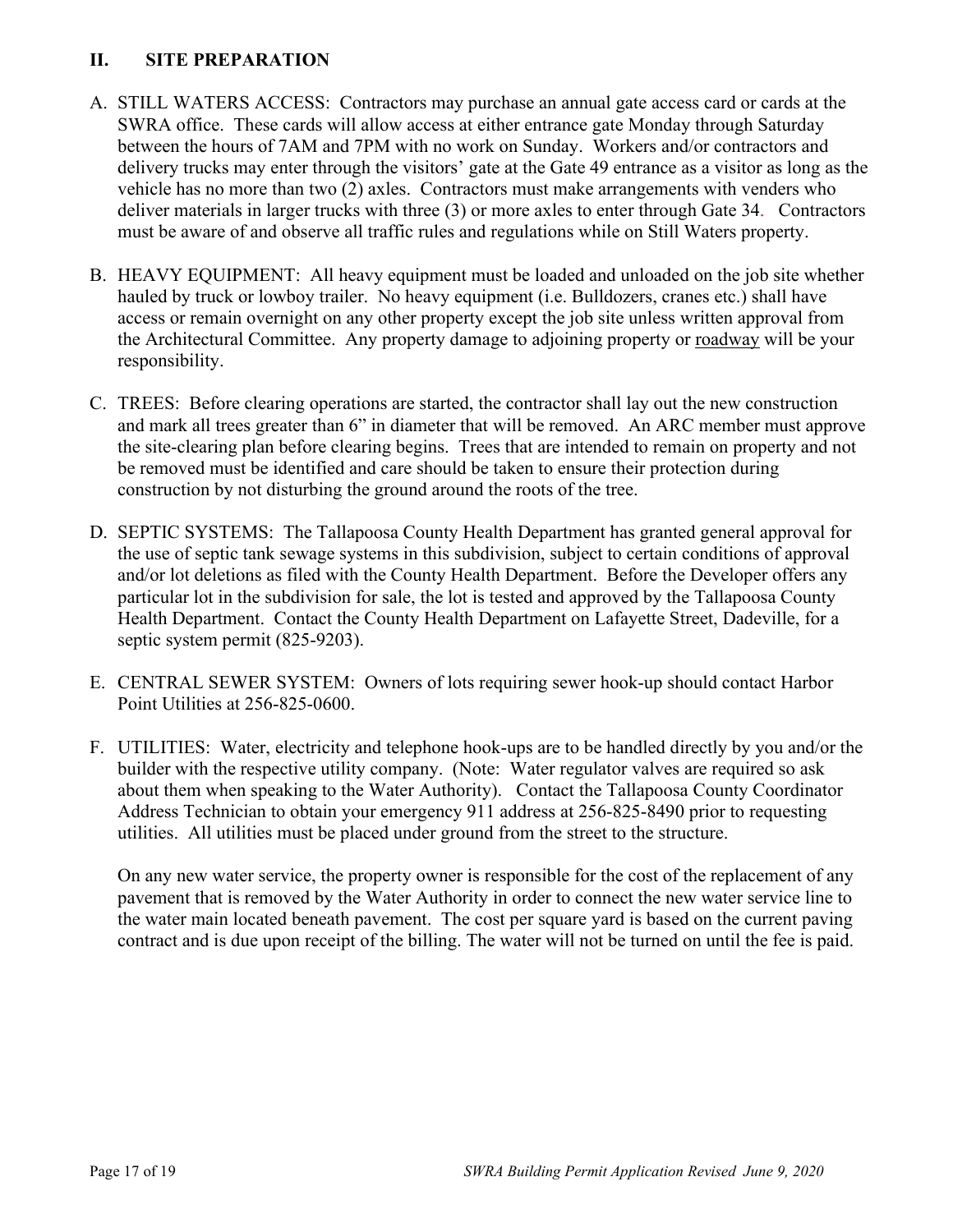## **III. ENVIRONMENT CONTROL**

All environmental control on Lots during construction shall comply with all governing local, state, and federal rules and regulations.

- A. LITTER: The job site must be cleared of food waste at the end of each day to prevent wildlife and wind from scattering. A Litter container must be available on the site and emptied each day. Property owners will be billed for any clean-up fees occurred by Still Waters Resort.
- B. CONSTRUCTION DEBRIS: A dumpster or other debris container shall be placed on the jobsite at the start of construction and all construction debris will be placed in it each day at the end of the shift. The dumpster shall be emptied as soon as it is filled to the top of the walls. Absolutely no debris shall be left in piles on site at any time.
- C. DUMPSITE: There is no dumpsite or provisions for dumping of trash or construction waste within Still Waters. Other provisions must be made to accommodate this. Dumping within the resort property will be reported to the proper authorities for prosecution.
- D. BURNING: Burning on site requires a burn permit. On site burning of trees, brush, limbs, construction waste, etc., is strictly prohibited without the express, written permission of the Still Waters Volunteer Fire & Rescue Service. Even with a permit, if an out of control fire occurs as a result on on-site burning, either attended or unattended, the property owner will have to pay the cost of extinguishing the fire, monitoring the area for residual ignition, liability for any damage to any other properties nearby and an additional \$500 to the Still Waters Volunteer Fire & Rescue Service for their efforts. When permitted, all fires must be completely extinguished with water before leaving the jobsite at the end of the shift. Failure to completely extinguish the fire will result in canceling the burn permit for the duration of the job.
- E. TOILET FACILITIES: All new construction sites must have a portable toilet on the jobsite at the start of the construction.
- F. EROSION CONTROL: All erosion and sediment control and stormwater management will comply and be maintained in accordance will all Alabama Department of Environmental Management rules and regulations and in accordance with the approved ADEM permit for the Lot. Erosion control must be in place before and during all phases of construction. Appropriate measures must be used and the integrity of these measures must be maintained throughout construction. This is not only a requirement of Still Waters but also the Alabama Department of Environmental Management.
- G. SIGNAGE: The job site must be kept as orderly as possible. One small 2' X 3' sign may be placed well off the roadway to identify the site to other contractors, subcontractors or delivery personnel. No additional signs other than the display of the building permit and ADEM permit will be allowed. All signage must be removed prior to move in. (Note: ADEM will require that a small permit sign usually an  $8\frac{1}{2}$ " x 11" be installed on-site)
- H. ACCESS ROADS: Construction access roads onto the project must be surfaced with an aggregate material complying with current environmental, erosion and sediment control and/or stormwater management rules and regulations that will prevent dirt and mud from being tracked onto the SWRA paved roadways. Any mud that is tracked onto the roadway must be removed immediately. A drain culvert must be placed in all drainage ditches when the access road passes over the ditch.